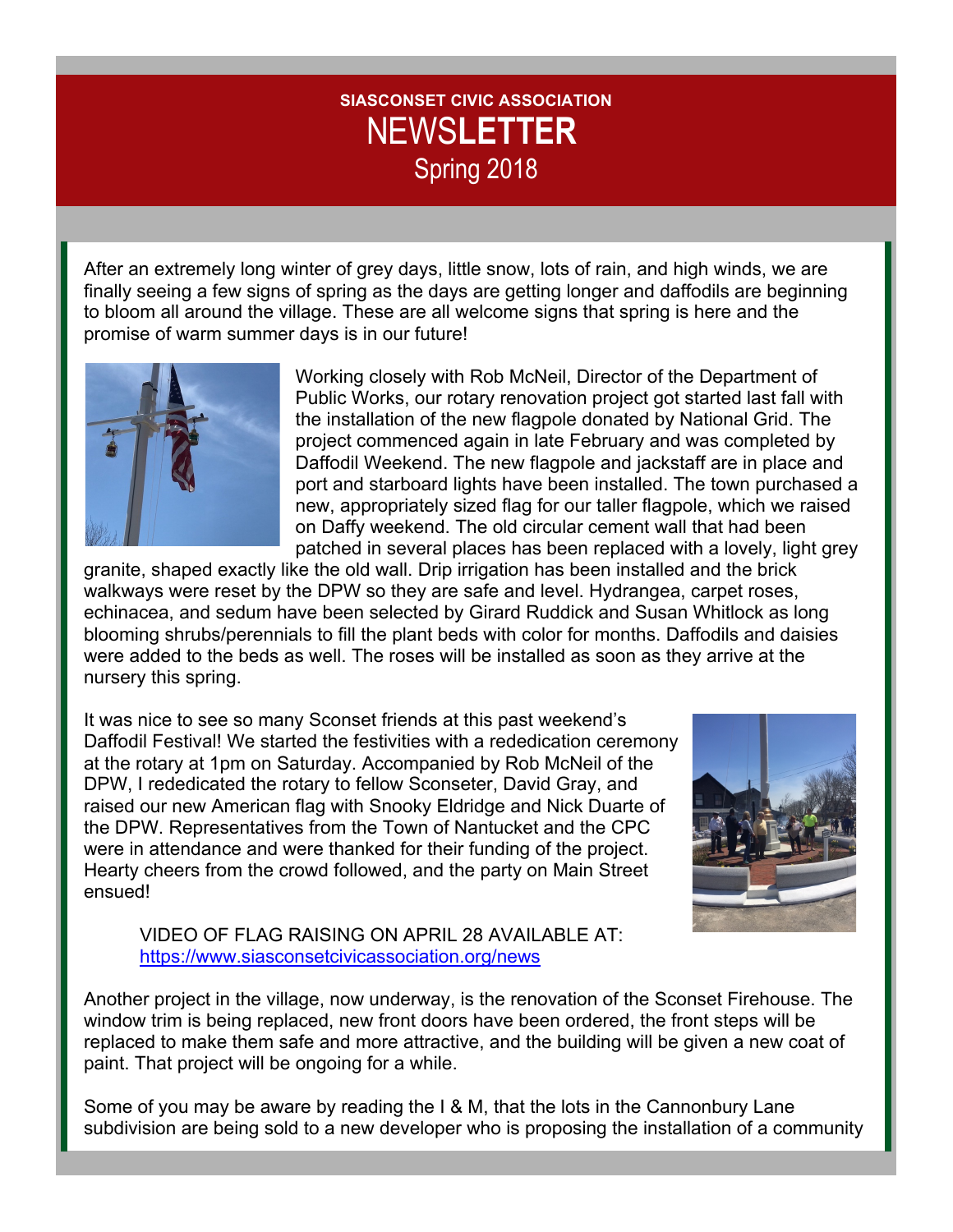pool and associated cabana/recreation building on one of the lots. This requires that there be a change in the old plan for the development established a number of years ago. The Sconset Civic Association was in communication with the Town of Nantucket's Planning Board, as well as the Sconset Trust, to understand the ramifications of such a proposal. The Board of Directors of the Sconset Civic Association made the decision to oppose the modification of the original plan for the Cannonbury Lane subdivision, and subsequently sent a statement to that effect to the Planning Board. There was a public meeting of the Planning Board on April 9 where this issue was discussed, and it is our understanding that the developer withdrew his proposal for a community pool, but that the community center/cabana is still on the table. The next meeting of the Planning Board is on May 14 when the developer will present a more detailed plan. The Sconset Civic Association will continue to monitor this closely.

The Board of Directors of the Siasconset Civic Association serving you this summer are:

Martha Polachi-President Cathy Bowman-Vice President Mary Will-Secretary Gene Hilzenrath-Treasurer David Boyce-Clerk Maggie Boone Nelson Eldridge Lynn Filipski Jennie Greene Maxwell Mundy CO North Susan Ried Whitney Schrauth Kate Stahler Starrett Gail Walker Mark Donato-Ex Officio

Ginger Ivey has resigned from the board of directors as she has sold her home in Sconset. Many thanks to Ginger for her years of service to our community.

The general meetings of the Sconset Civic Association are scheduled for Wednesday, July 11 at 6 pm, and Wednesday, August 8 at 6 pm, followed by a BBQ for all members.

Bicycle Safety Day will be announced as soon as we receive a date from the Police Department.

We look forward to seeing the rest of our Sconset friends as you arrive over the next few months.

Martha Polachi President, Siasconset Civic Association